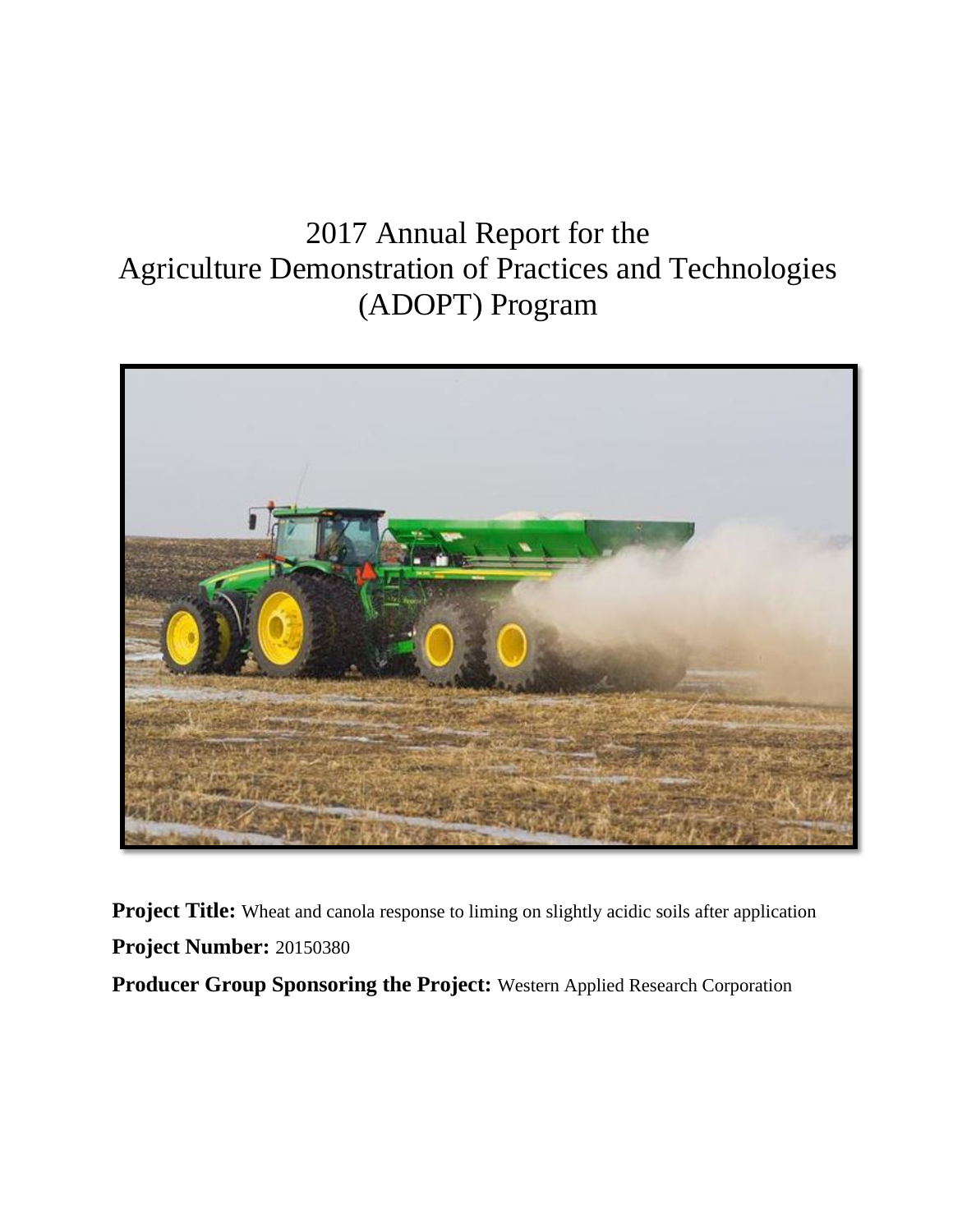## **Project Location:** AAFC Scott Research Farm, R.M. #380, NE 17-39-21 W3

## **Project start and end dates:** May 2016 –January 2018

#### **Project contact person & contact details:**

Gazali Issah and Jessica Weber Western Applied Research Corporation P.O. Box 89, Scott, SK, S0K 4A0 Phone: 306-247-2001 Email: [jessica.weber@warc.ca](mailto:jessica.weber@warc.ca)

#### **Objectives and Rationale**

## **Project Objectives**

The objective of this experiment was to determine if an application of SuperCal 98G can provide an economic return to producers in the year following application.

\_\_\_\_\_\_\_\_\_\_\_\_\_\_\_\_\_\_\_\_\_\_\_\_\_\_\_\_\_\_\_\_\_\_\_\_\_\_\_\_\_\_\_\_\_\_\_\_\_\_\_\_\_\_\_\_\_\_\_\_\_\_\_\_\_\_\_\_\_\_\_\_\_\_\_\_\_\_\_\_\_\_\_

### **Project Rationale**

The application of lime to soils with low pH (4.0-6.0) has been shown to increase the pH of the soil. This may result in increased crop yields and health of the soil due to increased availability of nutrients to the plant, especially phosphorus (P). SuperCal 98G is a 98 % pure calcitic limestone source. It can be broadcast similar to a typical agricultural lime source. However, contrary to the fact that traditional agricultural lime sources are required to be broadcast at rates well over 1000 lbs/ac to achieve any desirable soil pH change, SuperCal 98G has been shown to influence soil pH at rates as low as 400 lbs/ac to yield comparable soil pH change. In addition, SuperCal lime provides soil amendment benefits for up to five successive years following its first application. The goal of this demonstration was to show producers that lime applications with new products such as SuperCal 98G can improve crop yields and increase soil pH following the year of application without the requirement of spreading higher rates of typical traditional agricultural lime source.

\_\_\_\_\_\_\_\_\_\_\_\_\_\_\_\_\_\_\_\_\_\_\_\_\_\_\_\_\_\_\_\_\_\_\_\_\_\_\_\_\_\_\_\_\_\_\_\_\_\_\_\_\_\_\_\_\_\_\_\_\_\_\_\_\_\_\_\_\_\_\_\_\_\_\_\_\_\_\_\_\_\_\_\_

#### **Methodology and Results**

# **Methodology**

This demonstration was conducted at the AAFC Scott Research Farm in spring 2015, 2016, and 2017. A randomized complete block design arranged as an RCBD with four replicates was used. Crop type (canola and wheat) was considered as main plot factor and lime rates as sub-plot factor (Table 1). The lime product was broadcast prior to seeding in 2015 growing season. In 2015 growing season, both canola and wheat were seeded on wheat stubble and in 2016 the crops were swapped (i.e. canola on 2015 wheat stubble and wheat on 2015 canola stubble) to determine the impact of residual lime applied in 2015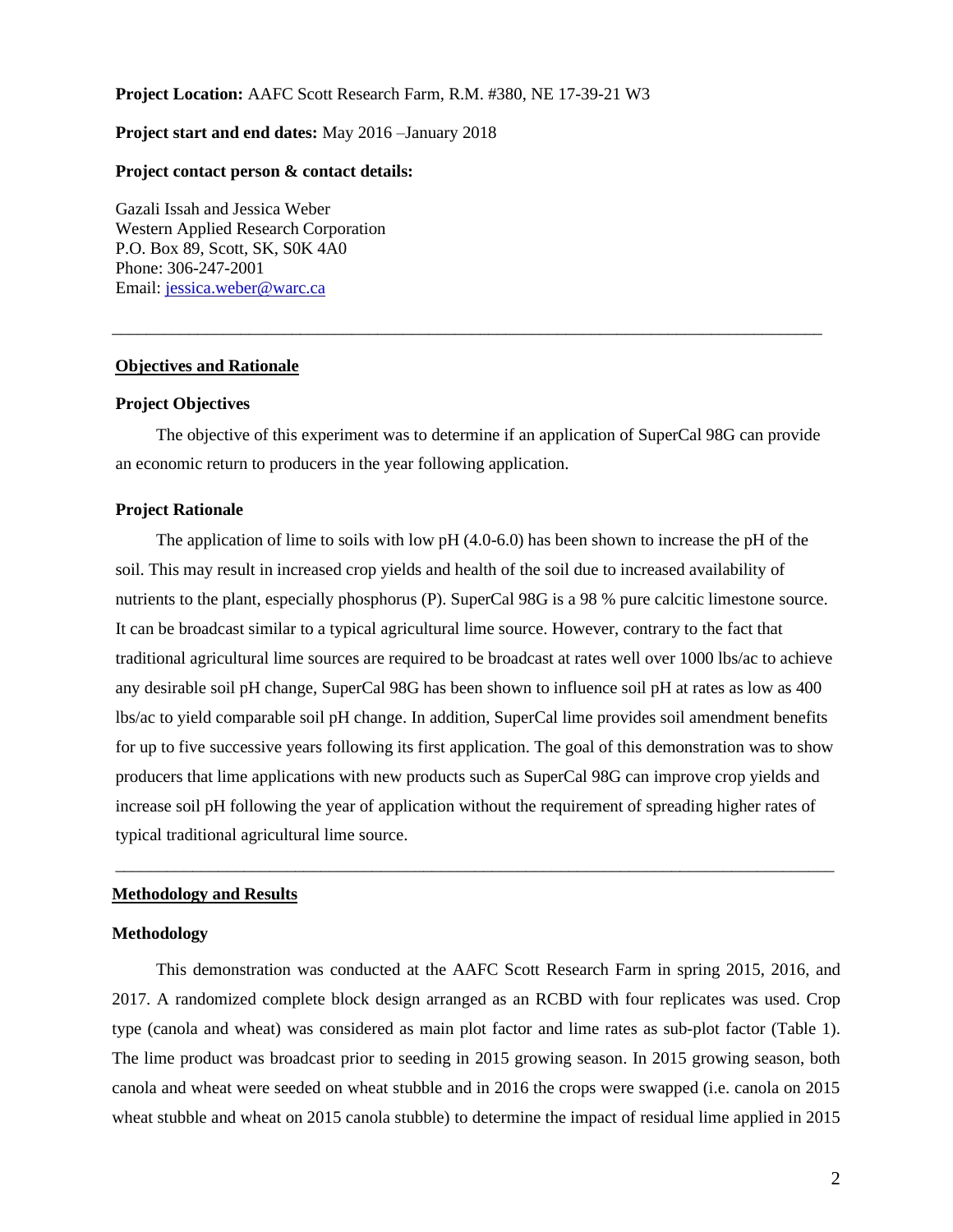growing season on the yield and net return. In 2017 the crops were swapped again (i.e. canola on 2016 wheat stubble and wheat on 2016 canola stubble). Fertilizer was applied at seeding according to soil test recommendations for each crop during the project. Weeds were controlled using a pre-seed burndown and registered in-crop herbicides (See Appendix A for complete details of field maintenance activities).

Soil analyses (0-6") were done prior to seeding, in-crop and after plots were harvested in 2015, 2016 and 2017 growing seasons. This was done to see the impacts of lime on pH change in application year and a year after that. Following visible rows, spring plant densities were assessed for both crops to determine the impacts of different liming rates on crop emergence. This was assessed by counting two 1 m rows in the front and back of the plot for a total of four rows per plot. The average of the four rows was converted to plants m-2 based on 10-inch row spacing.

Normalized Difference Vegetation Index (NDVI) as a measure of plant vigour was done in both crops at two timings using canola growth stages (i.e. four-leaf stage and prior to bolting). Grain yields were also measured to determine if lime rates provided an economic benefit to producers. Both canola and wheat were straight-combined using a wintersteiger plot combine after desiccation. Both grains were cleaned and corrected to 10% and 14.5% moisture content for canola and wheat, respectively.

| <b>Treatment</b> | Crop type | Lime rate (lbs/ac)-SuperCal 98G |
|------------------|-----------|---------------------------------|
|                  | canola    | $\overline{0}$                  |
| 2                | canola    | 300                             |
| 3                | canola    | 400                             |
| 4                | canola    | 500                             |
| 5                | canola    | 600                             |
| 6                | canola    | 700                             |
| 7                | wheat     | $\mathbf{0}$                    |
| 8                | wheat     | 300                             |
| 9                | wheat     | 400                             |
| 10               | wheat     | 500                             |
| 11               | wheat     | 600                             |
| 12               | wheat     | 700                             |

**Table 1:** Demonstration treatment list for 2015, 2016, and 2017 growing seasons

#### **Statistical Analysis**

An analysis of variance (ANOVA) was conducted on plants emergence, NDVI and grain yield using the Proc Mixed in SAS 9.4. Lime rate and crop were considered fixed-effect factors and replication was considered a random effect factor. The assumptions of ANOVA (equal variance and normally distributed) were tested using a Levene's test, and Shapiro-Wilk. Treatment means were separated using Tukey's Honestly Significant Difference (HSD) and considered significant at P < 0.05.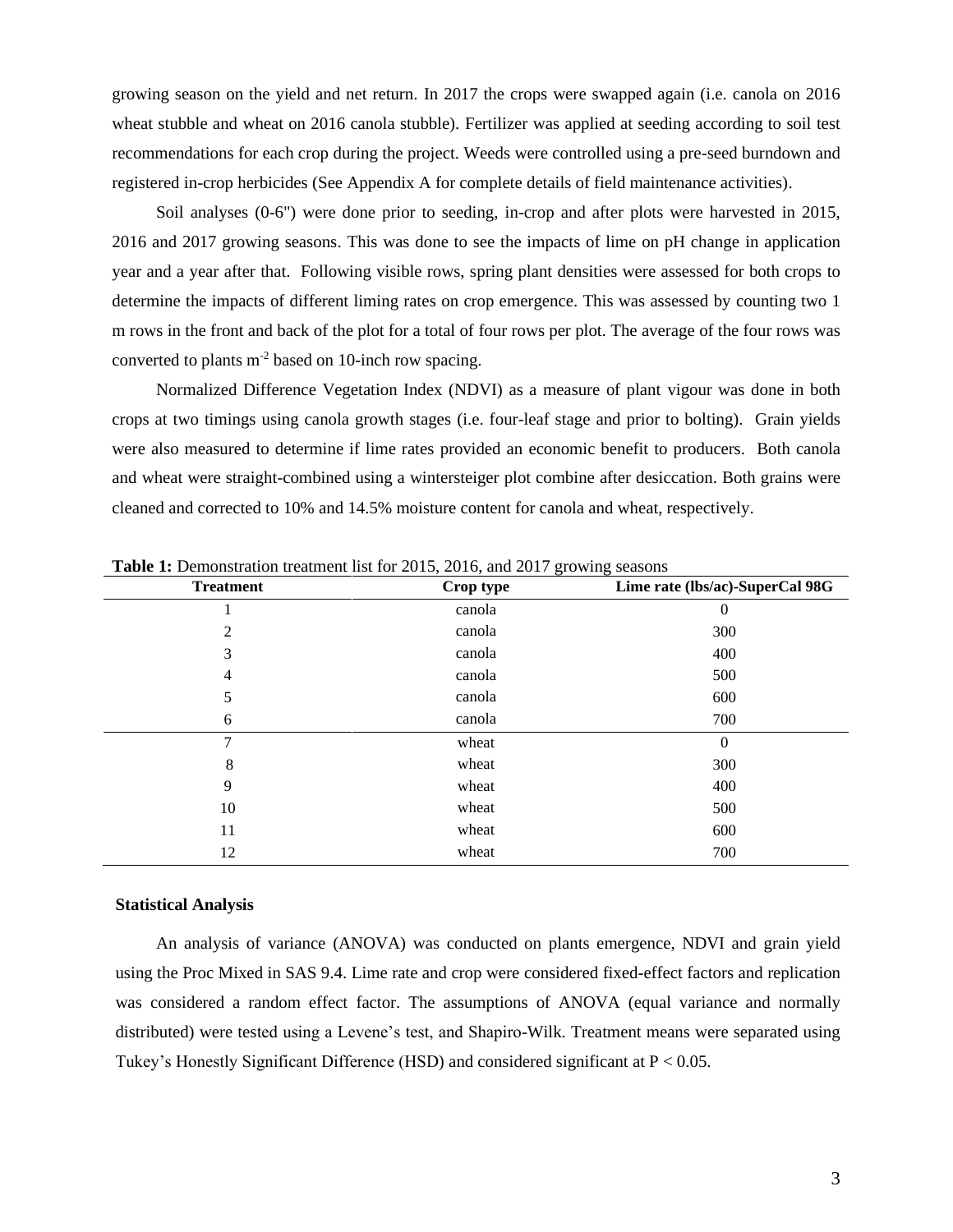# **Results**

#### *Growing season weather conditions*

Weather data was estimated from the nearest Environment Canada weather station (Table 2). In Scott, the 2015 growing season started very dry with only 4.1 mm and 19.4 mm accumulated precipitation during the month of May and June, respectively. In contrast, August received approximately 39% more moisture compared to the long-term average. Also, the 2016 growing season started out very dry in April with only 1.9 mm of precipitation. However, May, July and August were far above the long-term average, with 40%, 21%, and 50% increase, respectively. Overall, when looking at the accumulated amount of precipitation in 2016 from April to October, there were 38.5 mm more than the long-term total. In 2017, the growing season started with a slightly higher precipitation than the historical April and May had a 77% higher precipitation than the long-term average. However, June and July were dryer than the longterm average receiving only 34.3 mm and 22.4 mm respectively (Table 2). The mean monthly temperatures were comparable to the long-term values (Table 2). Growing degree days were rarely lower than the long-term average; there was a trend toward higher than normal values for all the years (Table 2).

**Table 2.** Mean monthly temperature, precipitation and accumulated growing degree days from April to October for 2015, 2016, and 2017 growing seasons at Scott, SK.

| Year                       |               |       |       |       | <b>August</b> | Sept. |      | Average |
|----------------------------|---------------|-------|-------|-------|---------------|-------|------|---------|
|                            | April         | May   | June  | July  |               |       | Oct  | /Total  |
|                            |               |       |       |       |               |       |      |         |
| 2015                       | 5.1           | 9.3   | 16.1  | 18.1  | 16.8          | 10.9  |      | 14.2    |
| 2016                       | 5.9           | 12.4  | 15.8  | 17.8  | 16.2          | 10.9  | 1.6  | 11.5    |
| 2017                       | $\mathcal{E}$ | 11.5  | 15.1  | 18.3  | 16.6          | 11.5  | 3.8  | 11.4    |
| Long-<br>term <sup>z</sup> | 3.8           | 10.8  | 14.8  | 17.3  | 16.3          | 11.2  | 3.4  | 11.1    |
|                            |               |       |       |       |               |       |      |         |
| 2015                       | $15.4*$       | 4.1   | 19.4  | 46.4  | 74.5          | 49.6  | 69.8 | 194.0   |
| 2016                       | 1.9           | 64.8  | 20.8  | 88.1  | 98.2          | 22.2  | 33.1 | 329.1   |
| 2017                       | 30.9          | 69    | 34.3  | 22.4  | 53            | 18.9  | 20.9 | 228.5   |
| Long-<br>term <sup>z</sup> | 24.4          | 38.9  | 69.7  | 69.4  | 48.7          | 26.5  | 13.0 | 290.6   |
|                            |               |       |       |       |               |       |      |         |
| 2015                       | 55            | 140.3 | 332.0 | 405.1 | 365.8         | 179.8 | 69.8 | 1547.8  |
| 2016                       | 58.9          | 224.9 | 303.0 | 398.7 | 343.8         | 176.2 | 12.5 | 1518.0  |
| 2017                       | 16.6          | 202.7 | 283.3 | 399.1 | 348.4         | 194.8 | 33.8 | 1478.7  |
| Long-<br>term <sup>z</sup> | 44            | 170.6 | 294.5 | 380.7 | 350.3         | 192.3 | 42.5 | 1474.9  |

 $\text{zLong-term average}$  (1985-2014) \*one missing data point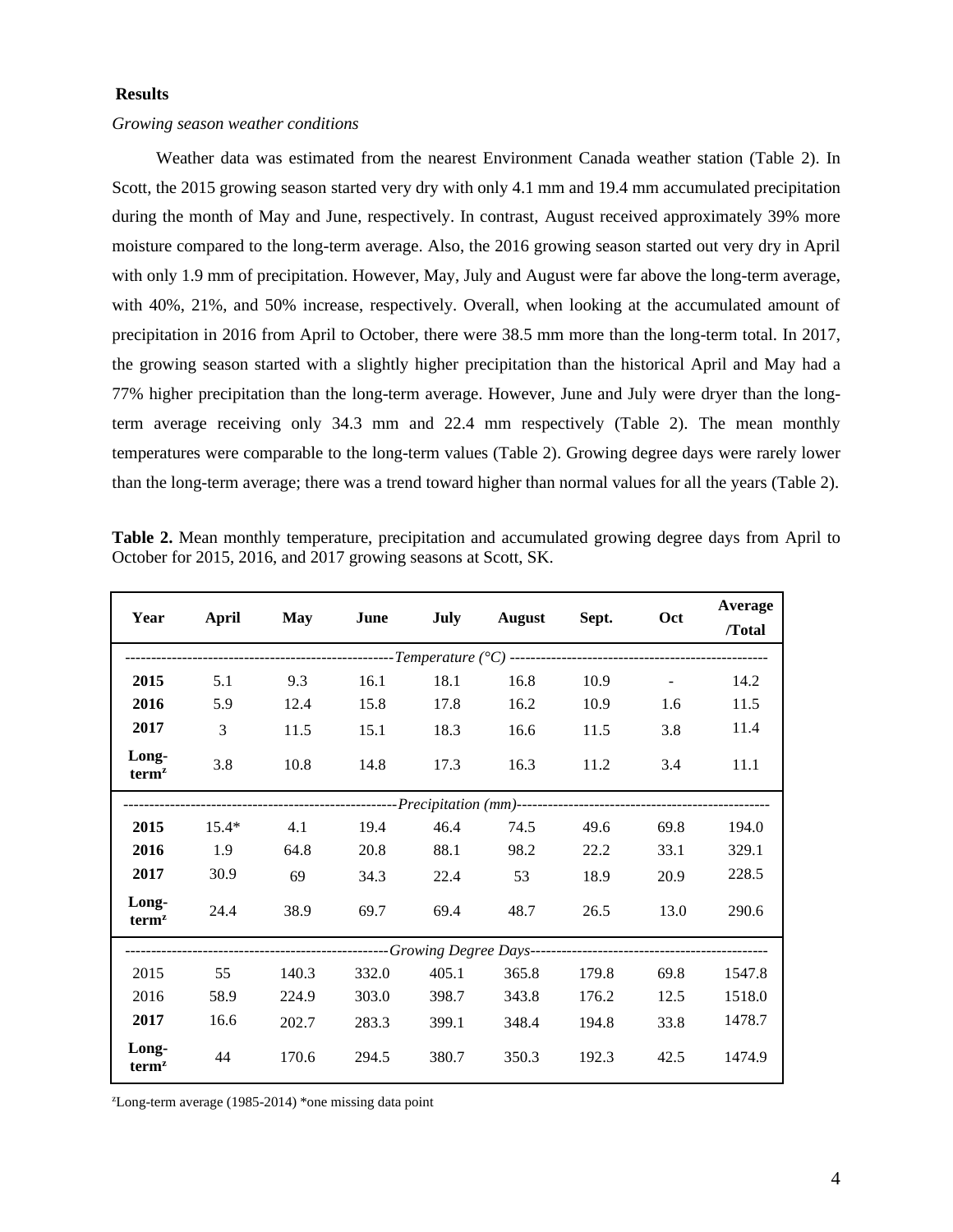## *Effects of liming on pH change in canola and wheat*

From the ANOVA table (Table 3), there were no significant effects of lime on all the response variables in 2015 growing season. However, in 2016 growing season, differences within treatments for plant density in canola and plant vigor (NDVI 2) in wheat at the second reading were all presumably due to environmental factors (Table 3). The differences observed in 2017 for NDVI 1 and 2 in canola were probably due to the low plant density observed during this year caused by the insect problem reported earlier rather than a treatment effect. The combined analyses from 2015 to 2017 showed no differences; therefore, these results indicated that liming did not improve overall plant growth as there was no NDVI response to the applied lime rates.

|                      | <b>Plant density</b>     | NDVI_1         | NDVI <sub>2</sub> | Yield   |  |
|----------------------|--------------------------|----------------|-------------------|---------|--|
| <b>Year /Effects</b> | (plants/m <sup>2</sup> ) | (4 leaf stage) | (Bolting stage)   | (bu/ac) |  |
|                      |                          |                |                   |         |  |
|                      |                          |                |                   |         |  |
| 2015                 | 0.8868                   | 0.5823         | 0.7226            | 0.6273  |  |
| 2016                 | 0.0309                   | 0.8321         | 0.347             | 0.6575  |  |
| 2017                 | 0.1553                   | 0.0476         | 0.0155            | 0.7637  |  |
| <b>Combined</b>      | 0.9886                   | 0.5611         | 0.0636            | 0.2868  |  |
|                      |                          |                |                   |         |  |
| 2015                 | 0.1526                   | 0.1621         | 0.3671            | 0.2405  |  |
| 2016                 | 0.9304                   | 0.5846         | 0.0489            | 0.7354  |  |
| 2017                 | 0.3998                   | 0.4421         | 0.8591            | 0.1998  |  |
| <b>Combined</b>      | 0.8719                   | 0.7513         | 0.1522            | 0.2985  |  |

**Table 3:** Effects of liming rate treatments (lbs/ac) for plant density, NDVI, and yield in canola and wheat at Scott, SK.

Soil pH change under both canola and wheat crops were not different due to the varying lime rates during the three growing seasons (Figures 1 and 2). This was contrary to our expectation; however, at both in-crop and postharvest soil sampling in the 2015 growing season, in almost all the lime rate plots, undissolved lime products were seen. In the 2016 growing season, despite the lack of significance among the lime rates on average soil pH, the respective rates had higher pH values compared to their 2015 counterparts in both crops and that trend was also observed when 2016 and 2017 data were compared (Figures 1 and 2). Interestingly, the check plots also had a pH increase during the three-year study, particularly during the last year. The change was more conspicuous in canola than in wheat on the second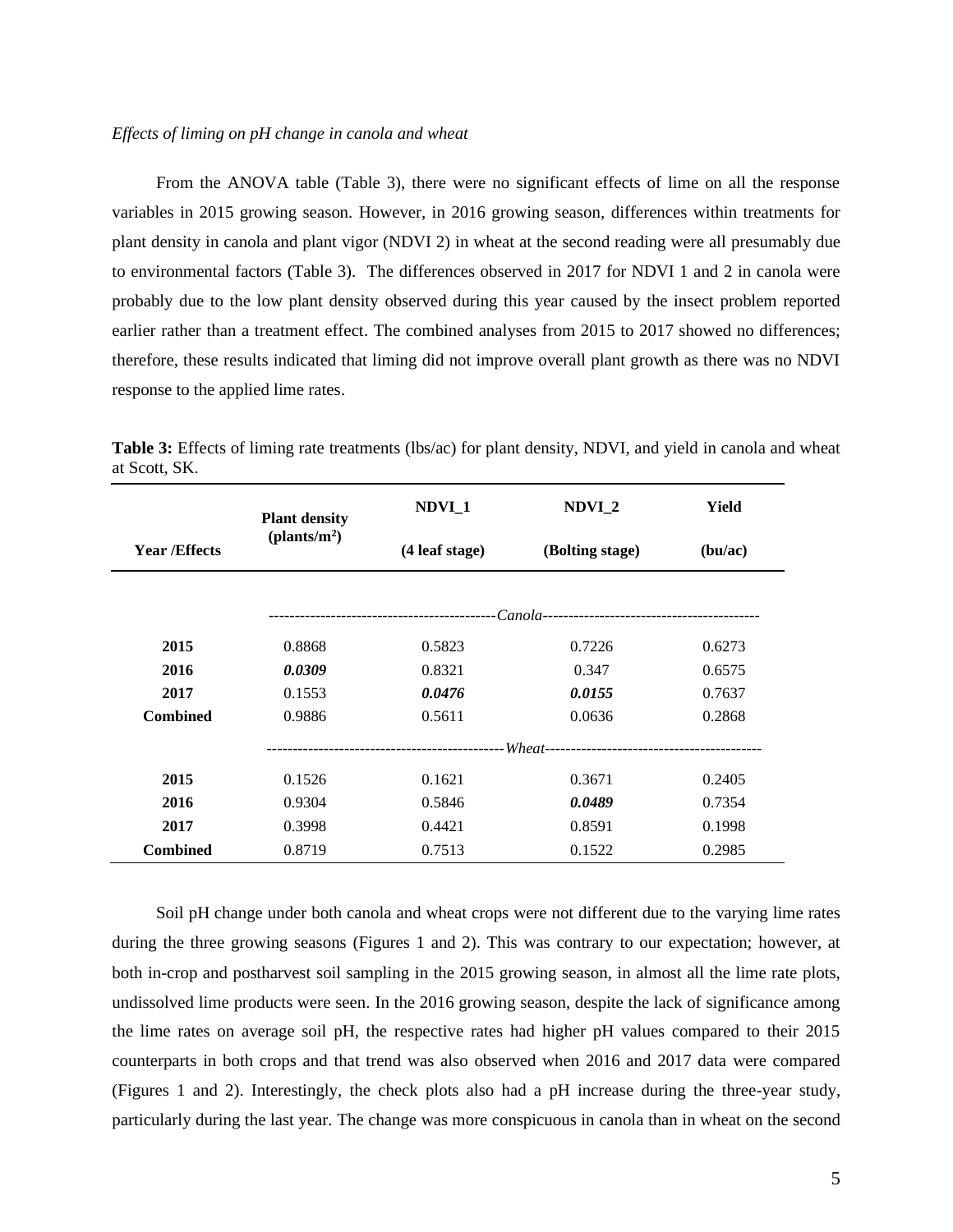year but as mentioned above in 2017 pH levels were increased in all plots (Figures 1 and 2). The trend of non-significance of the lime treatments relative to the control conforms to previous studies where a statistically significant increase in soil pH relative to the control to a depth of 15 cm (top 6 inches) was only found two years after lime was broadcasted. This was linked to greater pore continuity or enhanced earthworm and microbial activity in direct-seeded systems such as no-till systems (Blevins et al., 1983). Low pH values can reduce crop yields due to aluminum and manganese toxicity caused by an increased solubility of these elements inhibiting root growth and function. An added benefit of an increased pH is that toxic elements are reduced thus increasing phosphorus availability (Marschner, 1991; Kochian et al., 2006). We hypothesize that pH was increased in all the plots assessed probably because of the spring thaw and rains during the growing season. These factors probably helped dissolve the lime deposits observed in 2015 and distributed the lime in a homogeneous manner in the field. Also, distances among plots were narrow, that could explain the observed pH increase in the plots that were not treated.

The focus of our pH measurements was restricted to only the top six inches (0-6″) of the soil profile. This is because soil acidity develops more rapidly at the depth of N fertilizer placement in directseeded (e.g. no-tillage) compared with conventionally tilled soils due to the absence of mechanical mixing and repeated N fertilizer application in the same zone (Mahler and Harder, 1984; Robbins and Voss, 1989).



**Figure 1:** Changes in average soil pH (0-6") with respect to lime product rate (lbs/ac) under canola in the year of application (2015) and the year after application (2016 and 2017) at Scott, SK.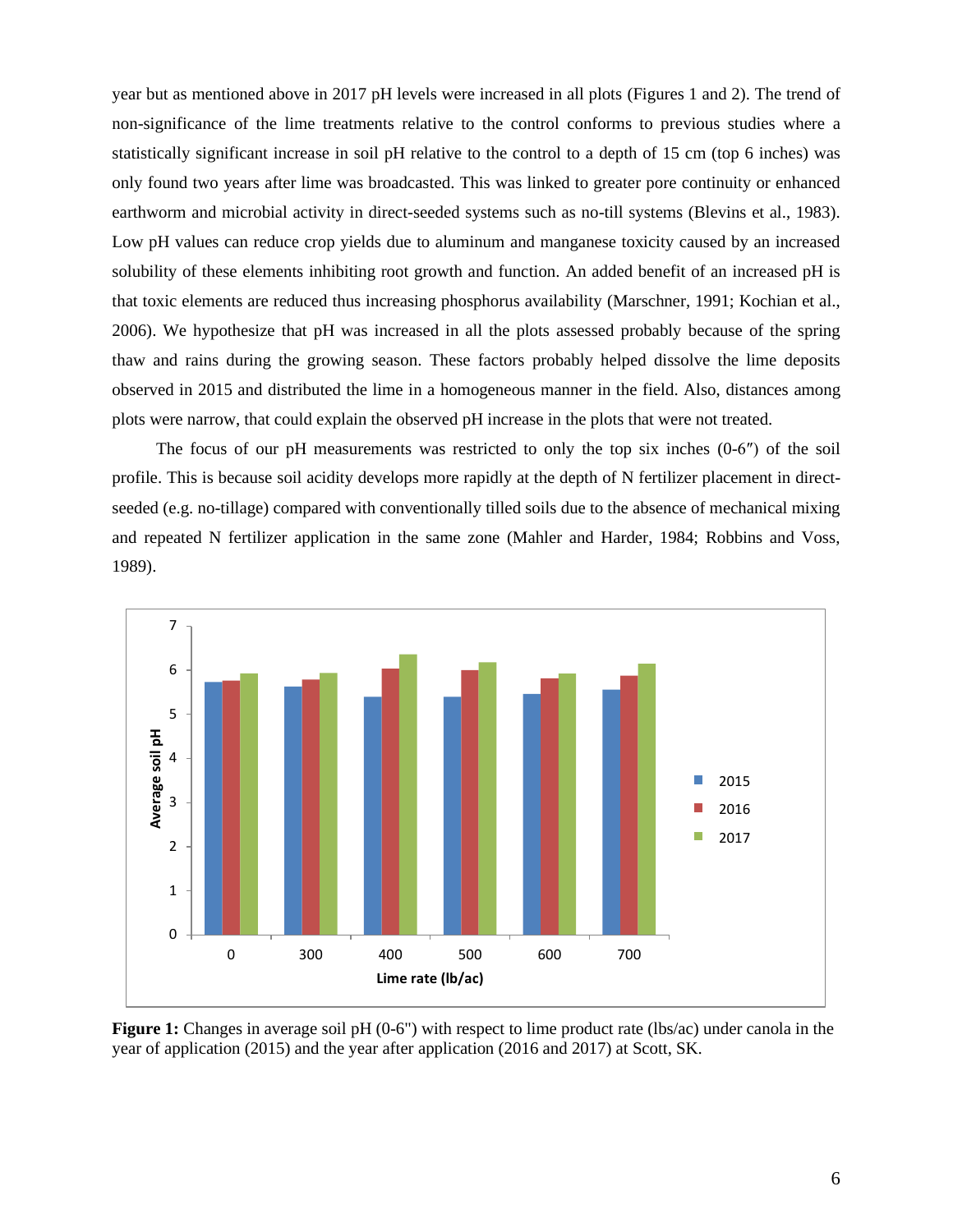

**Figure 2.** Changes in average soil pH (0-6") with respect to lime product rate (lbs/ac) under wheat in the year of application (2015) and the year after application (2016 and 2017) at Scott, SK.

## *Plant Emergence*

Plant density was assessed following visible rows for both crops to determine the impacts of increasing liming rate and/or residual lime on crop emergence. There were no significant differences in the plant population in both canola and wheat in the 2015 growing season and a combined data due to the lime application or any other factor (Table 3). In the 2016 growing season, canola plant density had significant differences among the plots. However, these differences were attributed to environmental factors and not directly to the lime treatments. Plant density in 2017 was severely affected by flea beetles and cutworms and a corrective application of insecticide was necessary. However, most of the plants in all plots were not recovered.

#### *Normalized Difference Vegetation Index (NDVI)*

NDVI as a measure of plant vigour was determined in both canola and wheat using two canola timings (i.e. four leaf stage and prior to bolting). There were no effects of lime rates on NDVI in both crops at both timings in the 2015 and 2016 growing season (Table 3). In 2017, there were differences for NDVI on both measured stages in canola but those are not due to the lime treatments. NDVI measurements were affected by the low plant density during the growing season because of the pest problem described previously.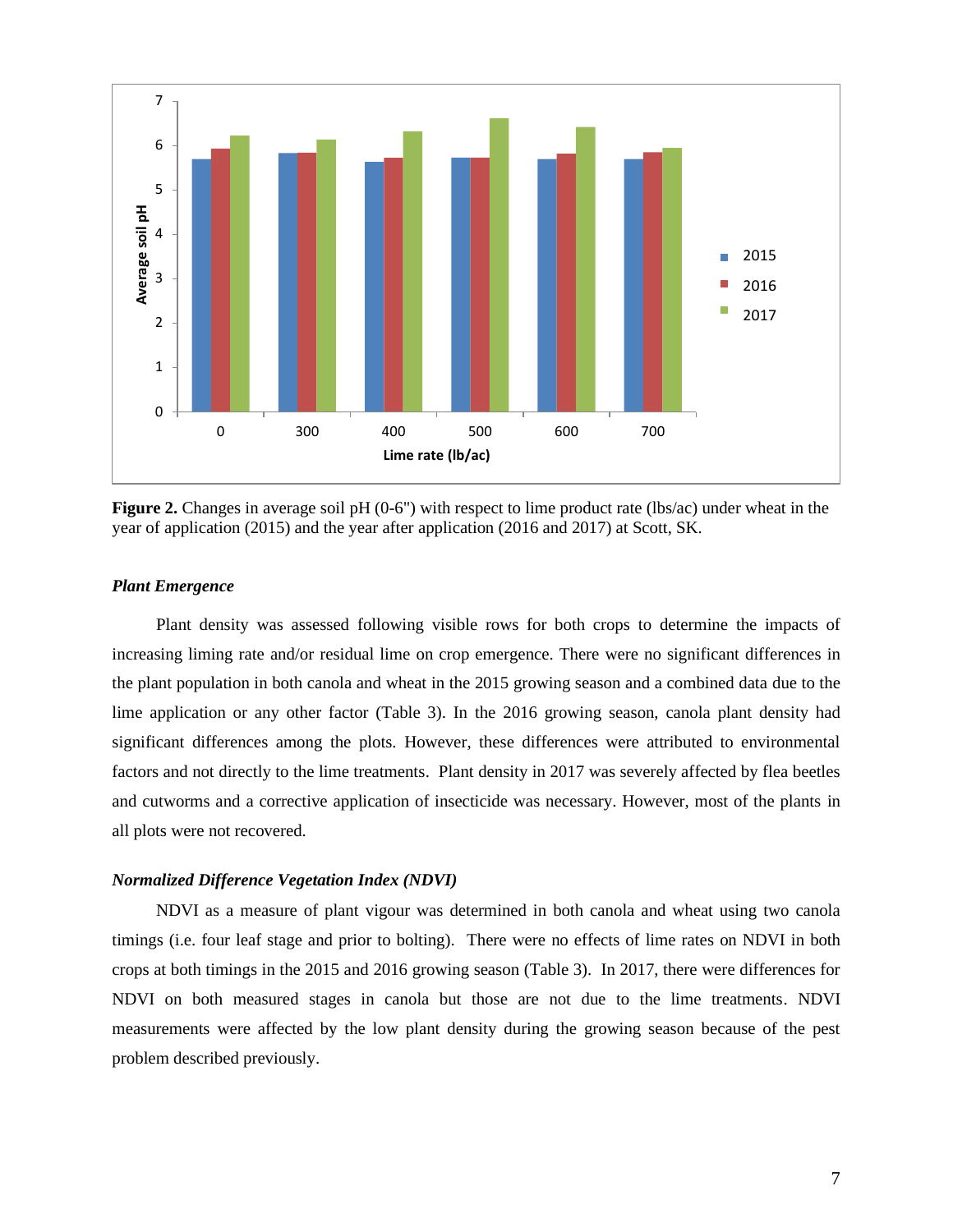## *Grain Yield*

There were no significant effects of lime rates on the yield of both canola and wheat both in 2015, 2016 and 2017 growing seasons and as a combined analysis. Although, when a comparison was made among years there were differences. The 2015 canola had the lowest yield with an overall average of 47 bu/ac and had an increase of 32% in 2016 with an average of 62 bu/ac, in 2017 yield decreased to 52 bu/ac but still was 11% higher than 2015. Wheat had an average yield of 59 bu/ac in 2015 this data is given as a base line but was not used for analysis as seeding rate (seeds  $m<sup>-2</sup>$ ) was 250 seeds  $m<sup>-2</sup>$ , whereas in 2016 and 2017 was 300 seeds m<sup>-2</sup>. In 2016 yield for wheat averaged 79 bu/ac and it was significantly increased to 92 bu/ac in 2017. This shows that pH might not have been the limiting factor to yield in both crops. There may be several possible explanations why liming did not affect yield of both crops even at elevated rates in 2015 growing season. One reason may be due to the fact that the lime did not fully dissolve to effect any change in pH in order to affect yield. Another reason has to do with the critical pH range for both wheat and canola. Based on the critical pH of wheat of 5.1-5.4 (Mahler and McDole, 1987), the soil pH was above the critical limit for wheat. Therefore, the lime applied might have acted to maintain that plateau rather than to elevate pH to economically affect yield (Figure 2). In canola, the critical pH value is 5.5-5.8 (Brown et al., 2009; Lofton et al., 2010). Hence, a yield response was expected as the pH measured at the beginning of the 2015 season was 5.6 indicating that it was within the critical values. The 2016 growing season saw a similar trend of non-significance of lime on the yield of both canola and wheat despite the consistently higher soil pH relative to the 2015 growing season (Figures 1 and 2). Yield was higher in both crops regardless of the lime treatments in the 2016 growing season compared to the 2015 values and in wheat 2017 values were even greater exhibiting a consistent trend in yield with increased pH values (Figure 5). We hypothesize that in 2017 if canola plant density was not affected the yield response would exhibit the same trend as in wheat.

There were linear positive correlations between pH and average yield as a combined analysis for canola ( $r^2 = 0.28$ ; P=0.01) and wheat ( $r^2 = 0.48$ ; P = 0.0006). The finding from this study conforms to a study by Lofton et al. (2010) who found a strong linear relationship between canola seed yield and soil pH ( $r^2$  = 0.70; P < 0.01) and for every 0.1 increase in soil pH canola seed yield increased by 157 kg ha<sup>-1</sup>. The same authors found a linear relationship between canola seed yields and soil pH ( $r^2$  = 0.55; P < 0.01), where for every 0.1 increase in soil pH, canola seed yields increased 22.2 kg ha<sup>-1</sup> the following year.

Lofton et al. (2010) further concluded that, regardless of the difference between years, canola seed yield decreased linearly below a pH of 5.8 in both years. However, in this study, there is an increase in yield in canola in the year following application due to an increased pH even though it remains in the upper limit of the critical pH values.

Finally, the correlation between average yield and pH after three years in canola and two years in wheat, showed an apparent yield advantage of lime application in 2016 and 2017 growing season. Despite the problems with the cutworms and flea beetles found. The non-significant differences among treatments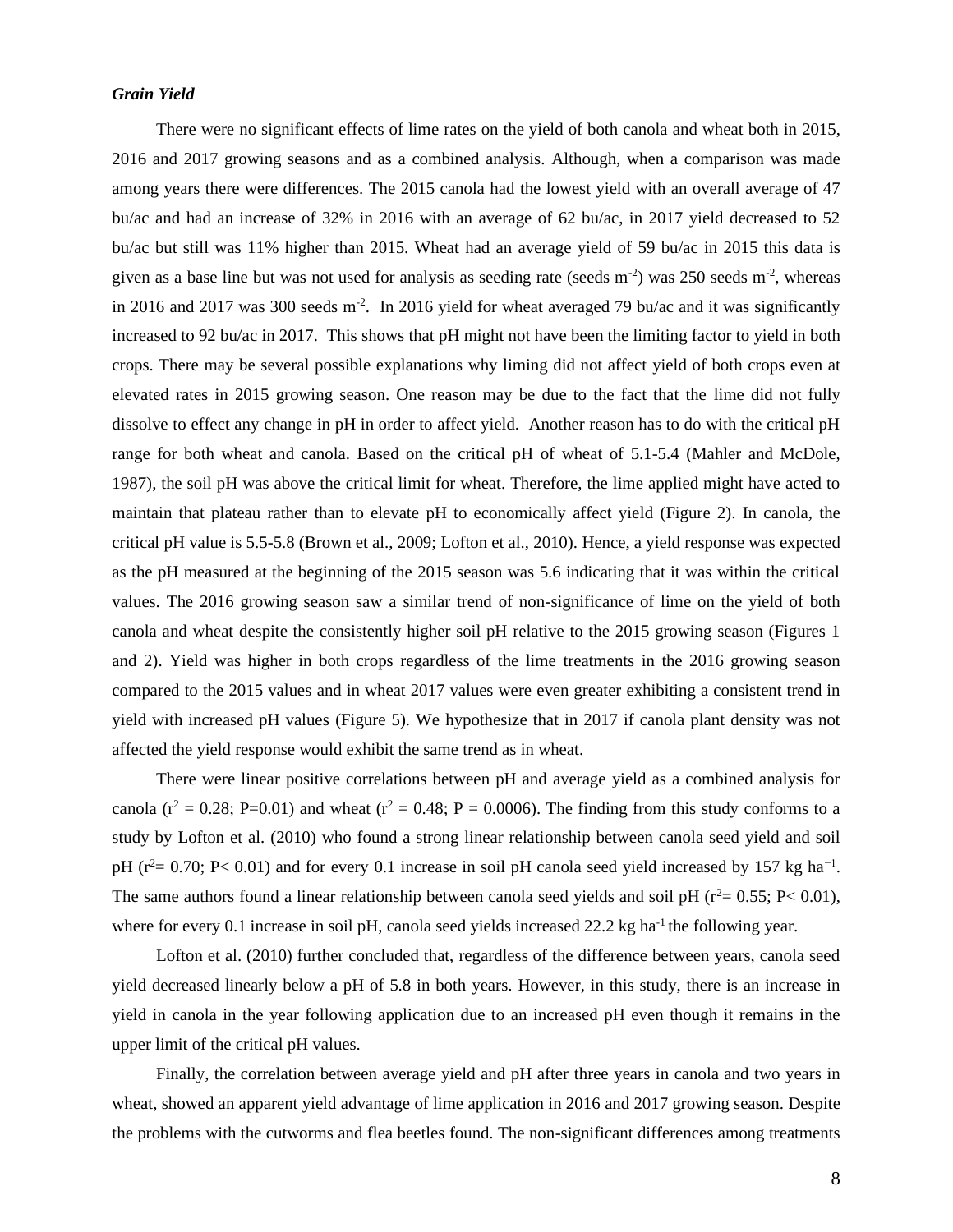could be due to the fact that the experimental plots were nearby and the observed lime residues in 2015 were dissolved by the spring thaw and rains during the growing season causing an overall increase in pH for all the plots and mitigating the differences among treatments.

#### *Economic returns of lime application*

.

From an economic perspective, liming is considered a capital investment rather than an operating input because of its long-term effect (Lukin and Epplin, 2003). In previous research, economic optimization was modeled under the limiting assumption that only a single application of lime could be made at the beginning of a fixed time period. The underlying result of the 'economic model' is that when soil pH level is below the critical point for crop yield, an initial application of lime is warranted to increase the pH to reach the plateau level, a level at which crop yield is maximized and maintained. Any subsequent applications are made to maintain the soil pH near that level so as not to impact yield negatively. This was the adopted assumption in this study because this lime product has a claim of residual effects even five years following the application year.

From the economic analysis (Figures 5 and 6), application of SuperCal 98G may start yielding a positive return in the year following application relative to the negative returns in the year of application. However, there is no apparent initial benefit after lime application (0 lbs/ac vs. other rates). This goes to support the idea that liming should be considered as a capital investment instead of an input cost and expect a positive net return after several years following application. Beckie et al. (1995) suggest that a single liming application can last for several years. For both crops a positive return was obtained with a liming rate of 300 lbs/ac 2 years after application. No benefits are expected with lime rates higher than 300 lb/ac as the yield response and change in pH are not going to be greater and it does not justify the additional cost of applying the lime.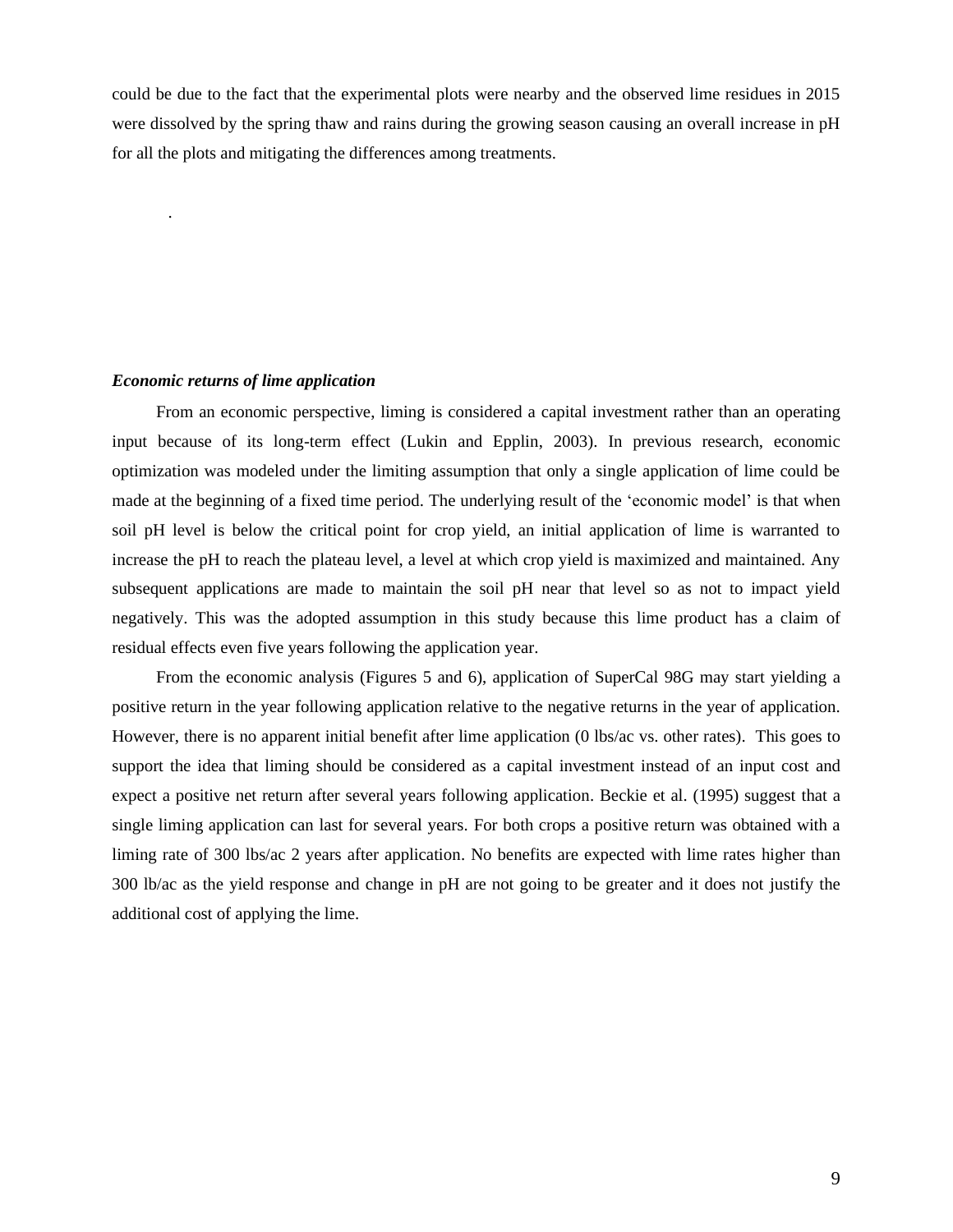

Figure 5: Net Economic return (\$/ac) of lime application on slightly acidic soils under canola at Scott, SK





# **Conclusions and Recommendations**

Although the soil pH was generally below the critical levels for canola especially in 2015 growing season and above for wheat, there was no significant effect of that on all the measured parameters. Crop yield despite not directly impacted by lime rates was higher in 2016 compared to 2015. In 2017 canola yield was not as expected due to a low plant stand causes by insects, wheat was also affected but it was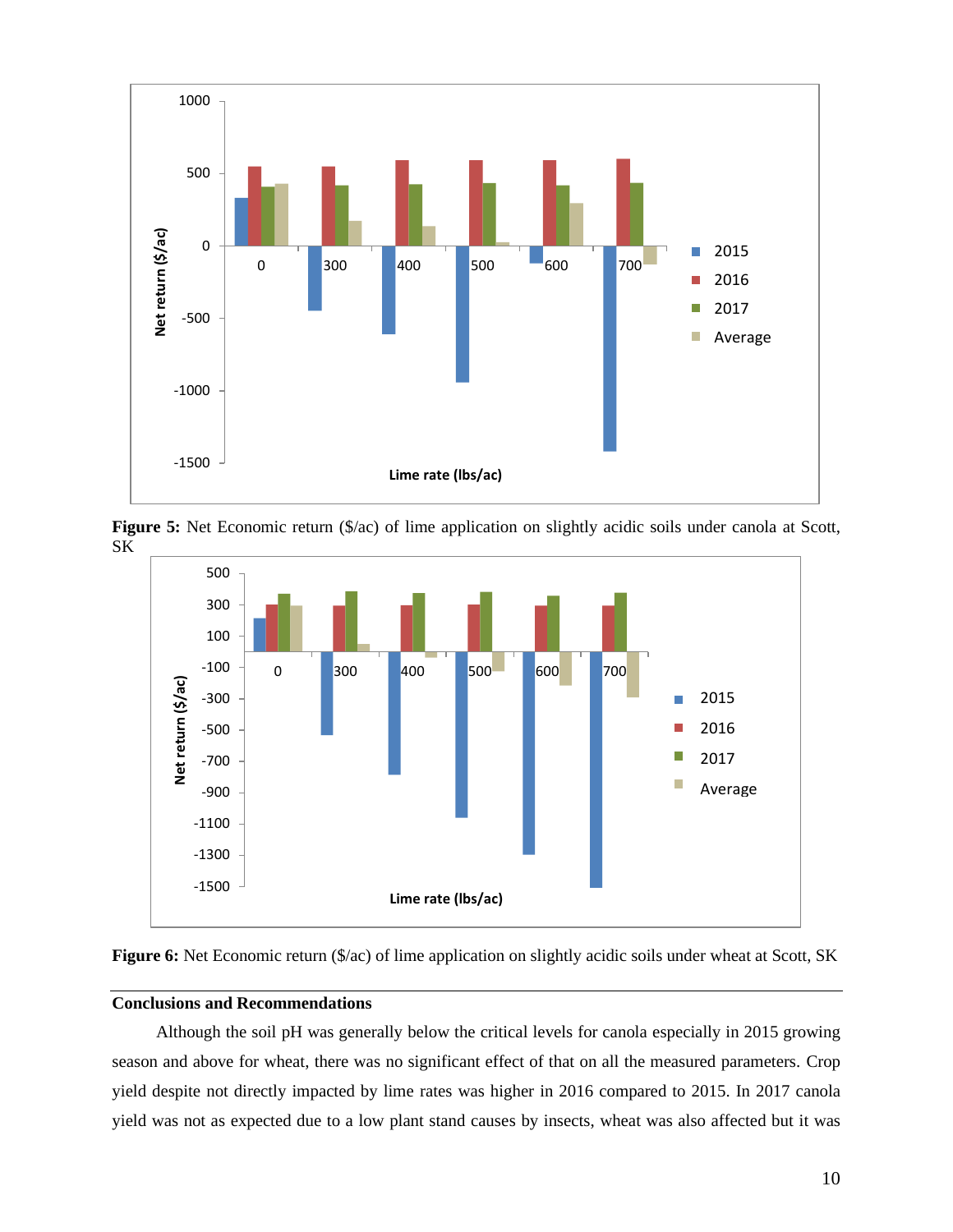not as severe. However, there is a propensity of increased pH to positively affect yield in subsequent years due to the significant positive correlation between yield and soil pH. Though liming in no-till systems may not result necessarily in crop yield responses, especially in the year of application the continued use of NH4–based fertilizers and projected decline in soil pH suggest some form of pH control may be needed in the future assessing fields periodically and reapplying lime if necessary. Though the net economic gain may not be worthwhile in the year of application and even a year following application, farmers should bear in mind that it is a capital investment rather than an input and expect a net return after few years following application! Should farmers and producers be concerned about their farms? Based on the results and the current management practices, we will recommend farmers to be more aware than concerned and keep the pH factor in mind when planning nutrient management programs. As part of an integrated management, we suggest to monitor pH levels and apply or reapply lime when levels get close to the critical values for the planned crops.

#### **Supporting Information**

#### **Acknowledgements**

We would like to thank the Ministry of Agriculture for funding this project through the ADOPT program. We would like to acknowledge Herb Schell and our summer staff for their technical assistance with project development and implementation. This report will be distributed through WARC's website and included in WARC's annual report. In March 2017 results was discussed with farmers and producers under the topic "*Soil health and rotational benefits"* during WARC's Crop Opportunity Update and a poster presentation and a poster presented at Soils and Crops Conference.

## **Appendices**

**Appendix A –** Agronomic information for the demonstration in the 2015 and 2016 growing seasons

# **Abstract Abstract/Summary**

The continuous use NH4-based fertilizers in crop production have the tendency to acidify soils and threatened crop production in the long-term, leading to reduced crop yields. Conventional lime products used to remediate acidic soils are important costs to producers due to the higher rates of application. However, a lime product, SuperCal 98G, is said to alter pH over a short period of time even at lower application rates. This study was conducted to determine the impact of SuperCal 98G on soil pH, crop yield, and net economic return both in the year of application and two years after. The experiment was set up as a split-plot in a randomized complete block design with four replications. The one-time lime rates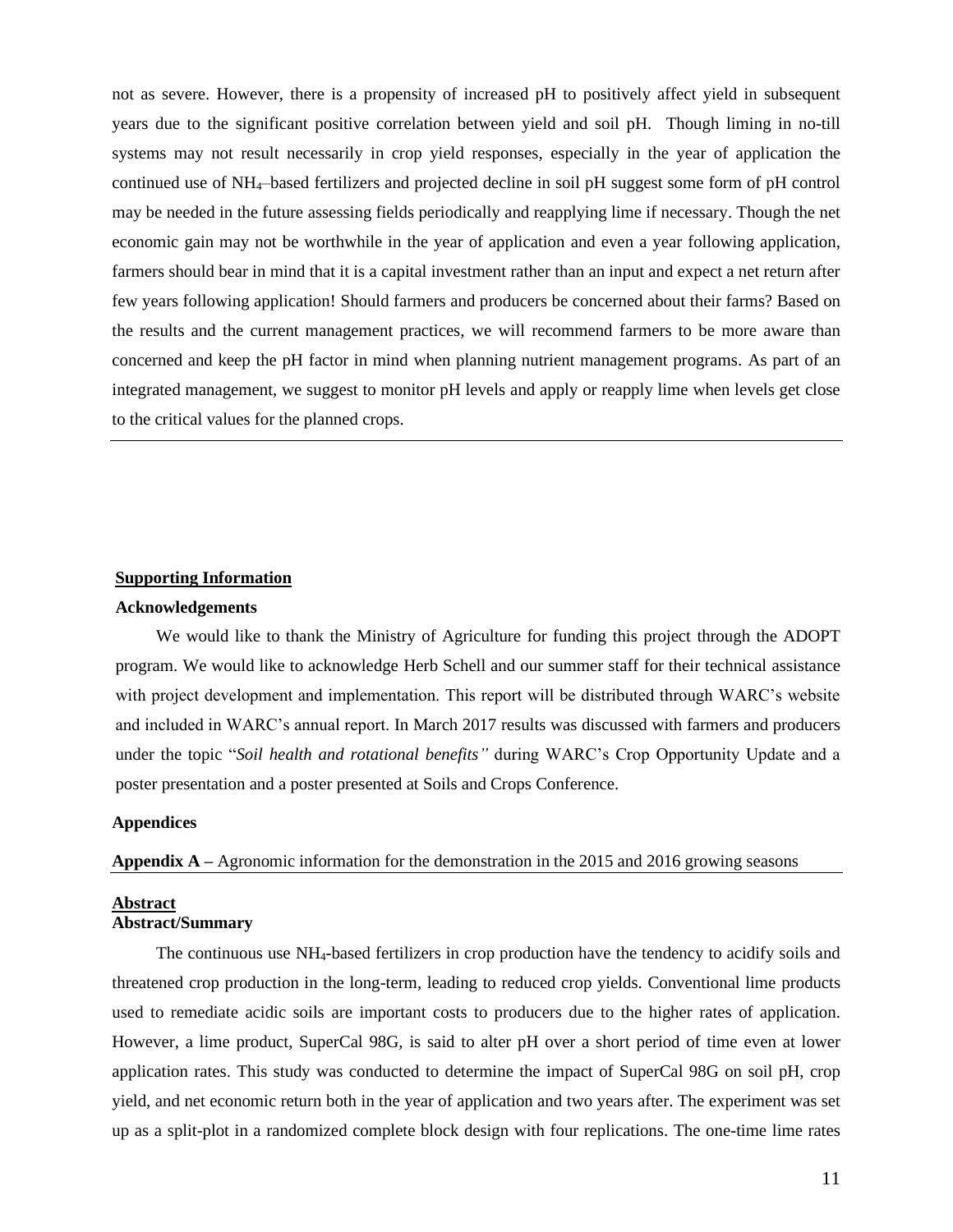were 0, 300, 400, 500, 600 and 700 lbs/ac on canola and wheat in 2015. Soil pH (0-6") was estimated prior, during and after harvest to determine the effects of the incremental lime rate in 2015, 2016 and 2017. Generally, there were no significant effects of lime on all the response variables in 2015 growing season and the combined analysis. However, in the 2016 growing season, plant density in canola and plant vigor in wheat at the second reading were all significantly different. This trend may be due to the environmental conditions in 2016 rather than a change in soil pH. However, there is a propensity of increased pH to positively affect yield in the subsequent years due to the significant positive correlation between yield and soil pH this trend was more evident in wheat. Although liming in no-till systems may not result in crop yield responses, especially in the year of application, the continued use of NH4–based fertilizers and projected decline in soil pH suggests some form of pH control may be needed in the future. Finally, despite the net economic gain not being a worthwhile in the year of application and even a year following application, farmers should bear in mind that liming is a capital investment rather than an input and expect a net return after few years following application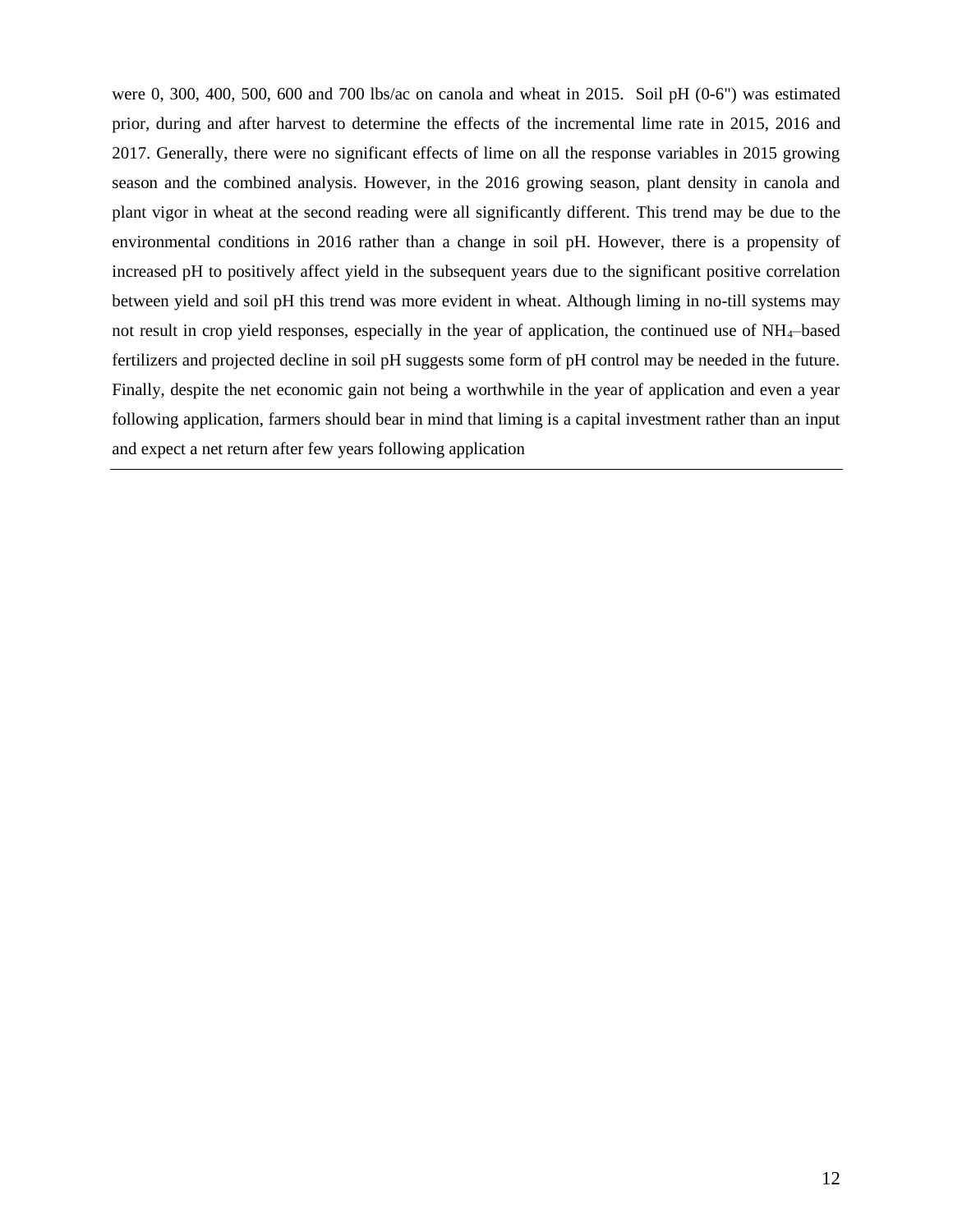# **Appendix A Agronomic information for 2015, 2016 and 2017 demonstrations**

Table A.1. Selected agronomic information for the 'Wheat and canola response to liming on slightly acidic soils following application' trial at Scott, SK.

| <b>Seeding Information</b> | 2015                                                                                                                                                            | 2016                                                                              | 2017                                                                                                       |
|----------------------------|-----------------------------------------------------------------------------------------------------------------------------------------------------------------|-----------------------------------------------------------------------------------|------------------------------------------------------------------------------------------------------------|
| <b>Liming application</b>  | 04-May-15 N/A                                                                                                                                                   |                                                                                   | N/A                                                                                                        |
| <b>Seeder</b>              | R-Tech Drill, 10-inch row spacing,<br>knife openers                                                                                                             | R-Tech Drill, 10-inch row<br>spacing, knife openers                               | R- tech, Drill, 10-inch row<br>Spacing, knife openers                                                      |
| <b>Seeding Date</b>        | $11-May-15$                                                                                                                                                     | 06-May-16                                                                         | $10$ -May- $17$                                                                                            |
| Cultivar                   | Wheat $-$ Sadash; Canola $-$ L130                                                                                                                               | Wheat - Sadash; Canola-<br>L <sub>130</sub>                                       | Wheat – Sadash; Canola – $L130$                                                                            |
| <b>Seeding Rate</b>        | Wheat $-250$ seeds m <sup>-2</sup> ; Canola $-150$<br>seeds $m^{-2}$                                                                                            | Wheat $-300$ seeds m <sup>-2</sup> ; Canola<br>$-150$ seeds m <sup>-2</sup>       | Wheat – 300 seeds m <sup>-2</sup> ; Canola 150 m <sup>-2</sup>                                             |
| <b>Stubble Type</b>        | Wheat                                                                                                                                                           | Wheat stubble for canola and<br>canola stubble for wheat                          | Wheat stubble for canola and canola stubble for<br>wheat                                                   |
| <b>Fertilizer applied</b>  | 100 lbs $N$ ac <sup>-1</sup> as Urea, (balanced<br>with MAP and AS in blend)-Mid-<br>rowed and 40 lbs $P_2O_5$ ac <sup>-1</sup> as<br>MAP/AS with seed (wheat)  | 80 lbs of 12-20-10-13 mid-row<br>and 58 lbs of 11-52-0 seed-<br>placed for wheat  | 146 lbs N $ac^{-1}$ as urea mid-row and 31 lbs/ac<br>$P_2O_5$ as MAP side-banded for wheat                 |
|                            | 110 lbs $N$ ac <sup>-1</sup> as Urea, (balanced<br>with MAP and AS in blend)-Mid-<br>rowed and 25 lbs $P_2O_5$ ac <sup>-1</sup> as<br>MAP/AS with seed (canola) | 80 lbs of 12-20-10-13 mid-row<br>and 24 lbs of 11-52-0 seed-<br>placed for canola | 234 lbs ac <sup>-1</sup> (Urea and AS in blend) mid-rowed<br>and 31 lbs $ac^{-1}P_2O_5$ as MAP side-banded |

# **Plot Maintenance Information**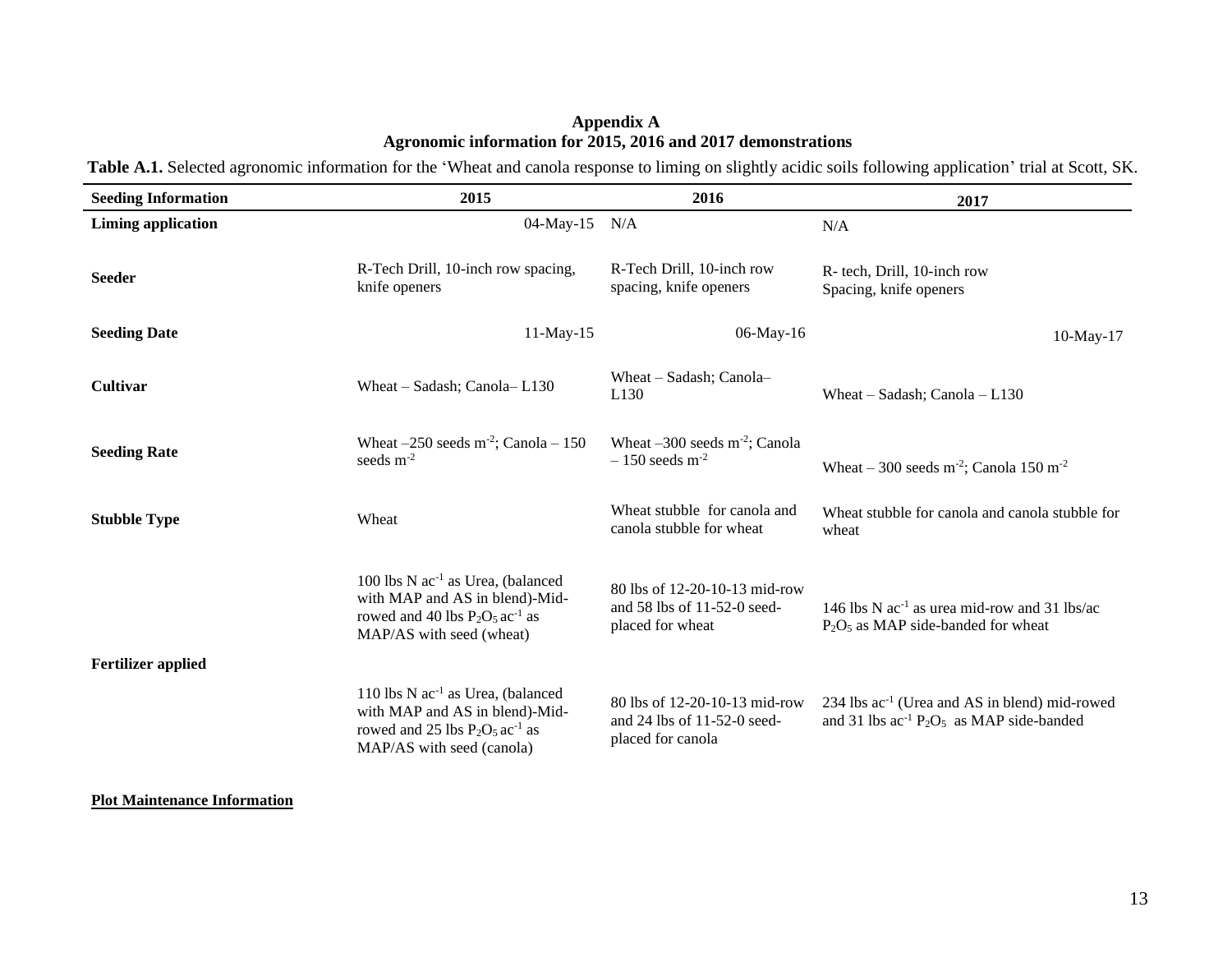| <b>Pre-plant herbicide</b> | Roundup $\frac{3}{4}$ L/ac + Pardner 0.4 L/ac<br>(May 18, 2015) | Roundup RT 540 $@$ 3/4 L/ac                                            | Glyphosate $@ 1 L ac-1$ and Bromoxynil $@ 0.4 L$<br>$ac^{-1}$ (May 6, 2017)                                                                                                                                                                                                                                                                    |
|----------------------------|-----------------------------------------------------------------|------------------------------------------------------------------------|------------------------------------------------------------------------------------------------------------------------------------------------------------------------------------------------------------------------------------------------------------------------------------------------------------------------------------------------|
| In-crop herbicide          | Buctril M $0.4$ L/ac + Axial 0.48 L/ac<br>(June 10, 2015)       | Buctril M $0.4$ L/ac + Axial<br>$0.48$ L/ac                            | Axial @ $0.5$ L ac <sup>-1</sup> + Infinity @ $0.33$ L ac <sup>-1</sup> +<br>Ammonium sulfate $\omega$ 0.4 L ac <sup>-1</sup> (wheat).<br>Liberty @ $0.81$ L ac <sup>-1</sup> on June 7 <sup>th</sup> ; Liberty @<br>0.61 L ac <sup>-1</sup> on June 21 <sup>st</sup> ; Liberty @ 1.35 L ac <sup>-1</sup><br>on June 28 <sup>th</sup> (canola) |
| <b>Insecticide</b>         | N/A                                                             | N/A                                                                    | Decis $\omega$ 6 mL ac <sup>-1</sup> on May 29 <sup>th</sup>                                                                                                                                                                                                                                                                                   |
| Fungicide                  | N/A                                                             | Priaxor @ 120mL/ac on June<br>29 2016(canola), July 5, 2016<br>(wheat) | N/A                                                                                                                                                                                                                                                                                                                                            |
| <b>Desiccation</b>         | Glyphosate $@1L/ac$ (August 20,<br>$2015$ – Wheat               | Glyphosate $@$ 1L/ac (August<br>$24, 2016$ – Wheat                     | Glyphosate @ 1 L/ac (August 30, 2017) –<br>Wheat                                                                                                                                                                                                                                                                                               |
|                            | Reglone @ 0.8 L/ac (August 18,<br>$2015$ ) – Canola             | Reglone $@$ 0.8 L/ac (August<br>$24, 2016$ – Canola                    | Reglone @ $0.8$ L/ac (August 29, 2017) -<br>Canola                                                                                                                                                                                                                                                                                             |
| <b>Data Collection</b>     |                                                                 |                                                                        |                                                                                                                                                                                                                                                                                                                                                |
| <b>Emergence Counts</b>    | May 23 (wheat) & May 26(canola),<br>2015                        | May 26, 2016 (wheat) & June<br>26, 2016                                | June 6, 2017 (Wheat and canola)                                                                                                                                                                                                                                                                                                                |
| <b>Harvest Date</b>        | September 01, 2015 (wheat) $\&$<br>August 27, 2015 (canola)     | August 29, 2016 (canola) $\&$<br>September 6, 2016 (wheat)             | September 12, 2017 (Wheat) & September 8,<br>2017 (Canola)                                                                                                                                                                                                                                                                                     |